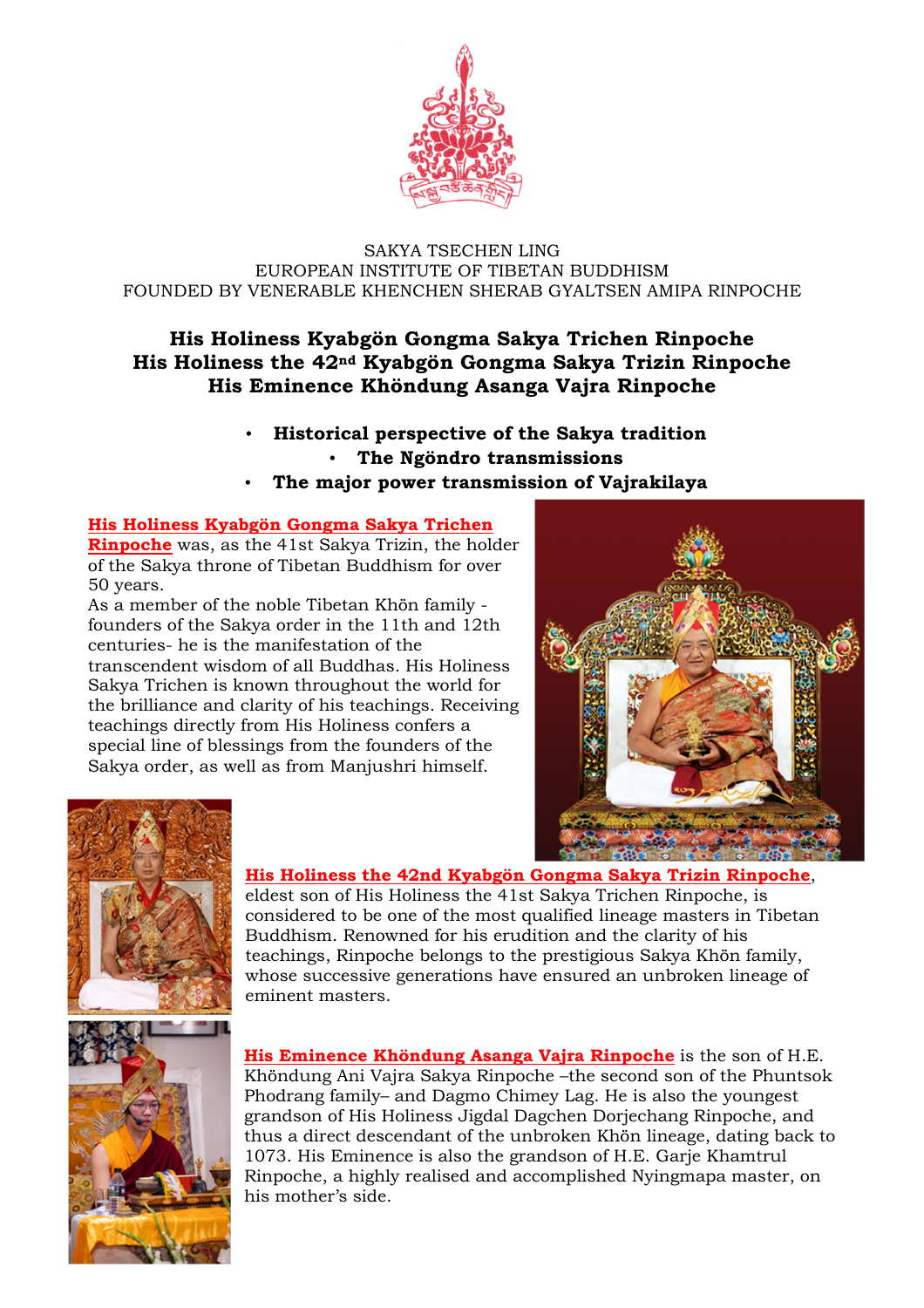# **Programme Topics**

#### **1. Historical perspective of the glorious Sakya tradition of Tibetan Buddhism:**



The Sakya tradition is one of the four major religious traditions to have existed in Tibet. It emerged to play a significant role in the development and spread of the new tantras that arrived in Tibet in the 11th century. In the 13th and 14th centuries, the holders of the Sakya tradition also held the main political powers in Tibet through their rule. Although its political stature gradually declined over the

centuries, the emphasis on its unique religious traditions continued to be nurtured and sustained. As a result, the Sakya tradition has strengthened and flourished, and has produced many prominent practitioners, saints and scholars.

The origins of the Sakya tradition are closely linked to the ancestral lineage of the Khön family, a family itself descended from celestial beings. Since Khön Konchok Gyalpo (1034-1102), the founder of the Sakya tradition, the lineage has continued uninterrupted to this day.

## **2. Transmissions from Ngöndro:**

*"It is very important to choose the right path in this precious human life, and to establish* 



*the basis from which to practice the Holy Dharma. For this purpose, all the Foundation practices are very importance. Going for Refuge is the root of all the Dharma, the foundation of all the vows and that which differentiates between the Buddhist and non-Buddhist. Generating the enlightened mind is to enter the Higher path, which is not to seek to overcome sufferings for oneself alone, but for all sentient beings. Then to follow the path it is important to clear all negative karmas and obscurations. We also need to accumulate merits, the best way being through the mandala offering. The most important base of this path is the Spiritual Master. He enables us to receive the blessings of the Buddha, the source of all the common and uncommon siddhis." -* His Holiness K. G. Sakya Trichen Rinpoche *(extract).* 

#### **3. Vajrakilaya:**



Vajrakilaya personifies the enlightened activity of all Buddhas, which subdues illusion and negativity in order to dispel obstacles to spiritual practice. The essential purpose of Vajrakilaya practice is to discover the absolute vajra nature, which can transform every dualistic obstacle into clear wisdom and compassion. The Sakya order has countless exoteric and esoteric teachings. Of these, the Vajrakilaya cycle of teachings goes back the furthest in time. Its lineage is unbroken from the time of Padmasambhava and Khön Nagendra Raksita, through to the present time. Throughout the centuries, the successive proponents of the unbroken lineage of

Vajrakilaya have all manifested very high realisations, through which they have performed great miracles, practically each of them. Many lamas and masters of various traditions highly praise the Vajrakilaya cycle.

#### **Programme Schedule:**

| 3 August | 5pm                | Historical perspective of the glorious Sakya tradition of Tibetan<br>Buddhism by H.E. Asanga Vajra Rinpoche       |
|----------|--------------------|-------------------------------------------------------------------------------------------------------------------|
| 4 August | $9.30$ am          | Welcome Ceremony<br>Refuge - Bodhisattva Vows - Mandala Offering<br>by H.H. Kyabgön Gongma Sakya Trichen Rinpoche |
|          | 2.30 <sub>pm</sub> | Teachings and practice<br>by H.H. the 42 <sup>nd</sup> Kyabgön Gongma Sakya Trizin Rinpoche                       |
| 5 August | 9:30am             | Guru Yoga Blessings<br>by H.H. Kyabgön Gongma Sakya Trichen Rinpoche                                              |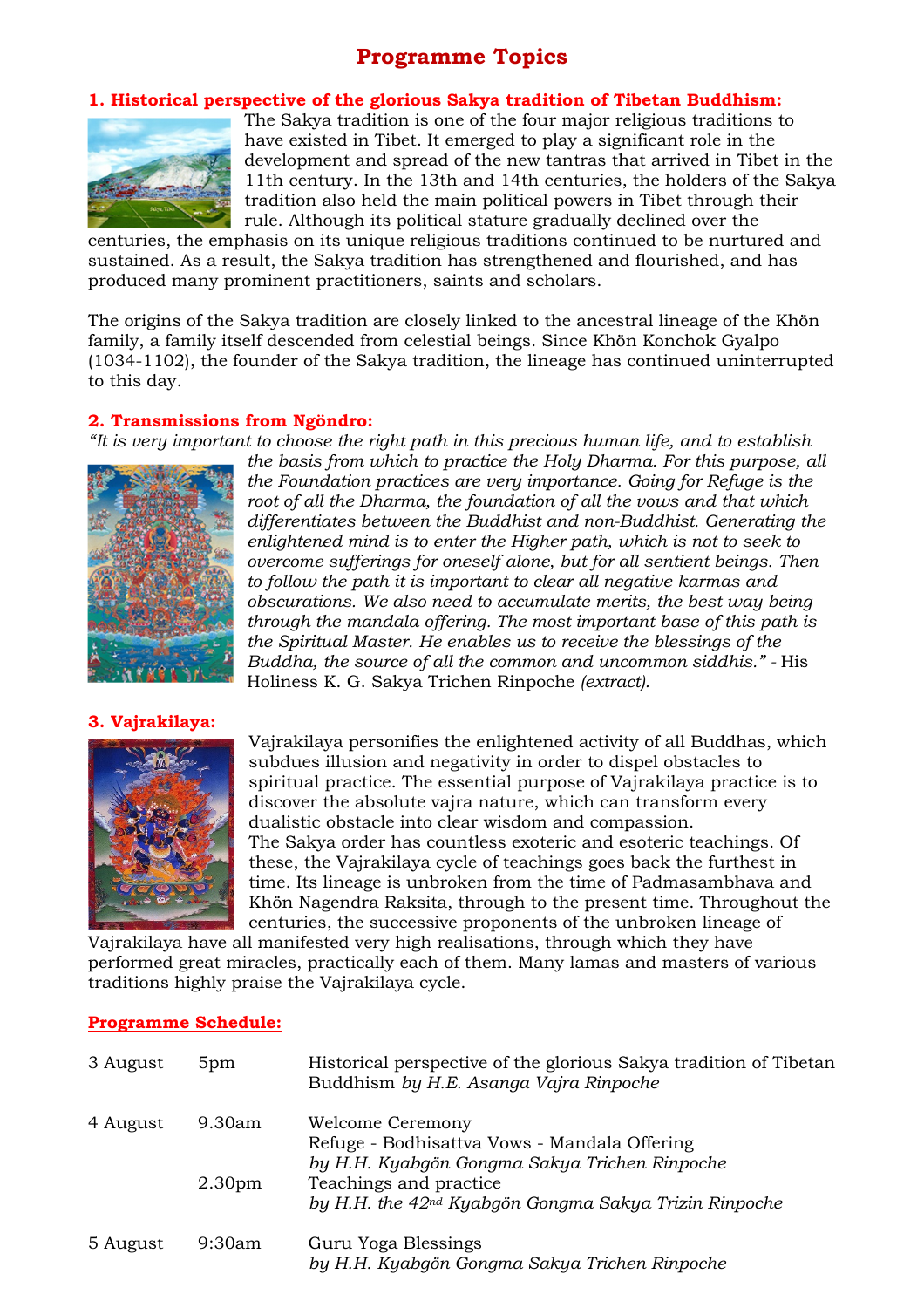|                | 2.30 <sub>pm</sub>           | Teachings and practice<br>by H.H. the 42nd Kyabgön Gongma Sakya Trizin Rinpoche                                                                                        |
|----------------|------------------------------|------------------------------------------------------------------------------------------------------------------------------------------------------------------------|
| $6 - 7$ August |                              | Vajrakilaya Power Transmission (2 days)<br>by H.H. the 42nd Kyabgön Gongma Sakya Trizin Rinpoche                                                                       |
| 8 August       | 9:30am<br>2.30 <sub>pm</sub> | Vajrasattva initiation<br>by H.H. Kyabgön Gongma Sakya Trichen Rinpoche<br>Teachings and practice<br>by H.H. the 42 <sup>nd</sup> Kyabgön Gongma Sakya Trizin Rinpoche |

*N.B. This programme schedule is subject to change.* 

# **Practical Information**

### **Venue:**

Community hall "*La Source*" Rue des Prés, 67520, KUTTOLSHEIM, France

*Unless invited, people are asked not to go to the Rond-point du Vignoble, the seat of the Sakya Tsechen Ling Institute and residence of Their Holinesses, His Eminence and the monks who accompany them. Thank you for your understanding.* 

## **Registration:**

Pre-registration online can be made via our website https://sakyatsechenling.eu/en/ from early May 2022.

The total amount to be paid, including additional options, will be communicated to you by return email.

The registration will only be validated after receipt of the payment.

In case of payment difficulties, please contact the Institute.

Please note: Registrations will be closed as soon as the capacity is reached. Furthermore, if new health measures related to Covid are imposed by the French government, the number of participants could be restricted. The first fully registered participants (with payment) will be retained, as evidenced by the time stamp.

## **Contribution:**

The financial contribution, which does not include accommodation or meals, covers the travel and living expenses of Their Holinesses, His Eminence and the monks accompanying them, and other expenses incurred by the seminar. This contribution is not requested from the monks and nuns. The teachings and initiations are free of charge for everyone.

The contribution to the seminar from 3 - 8 August 2022 is as follows:

## Whole event

- $\triangleright$  Sponsors 500€
- $\triangleright$  General participants 300€
- Students (upon presentation of your student ID) 190 $\epsilon$

## Partial attendance (1-3 days)

- $\triangleright$  General participants 140€
- Students (upon presentation of your student ID)  $100\epsilon$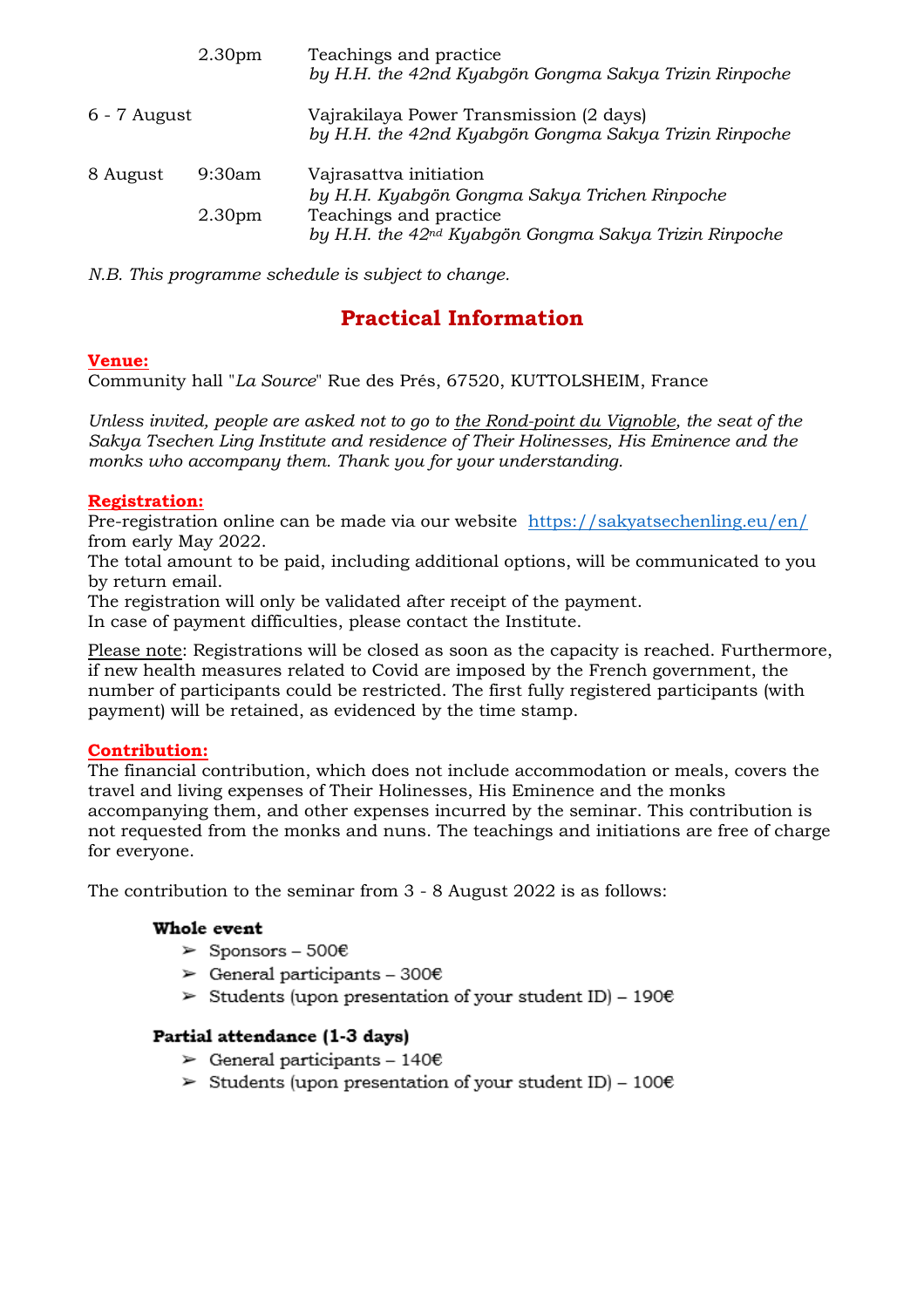## Additionally:

| If required, rental of headphones (for<br>French, German, Italian or Spanish<br>translation)                            | 20€                                       |
|-------------------------------------------------------------------------------------------------------------------------|-------------------------------------------|
| For insurance reasons, all participants<br>(including monks & nuns) at this event<br>must be members of our association | 15€<br>(If you are not yet a 2022 member) |

## **Translations:**

The teachings & initiations will be given in English, with simultaneous translations available via headphones in French, German, Italian and Spanish.

## **Payment:**

Payment is possible using the following methods:

- Pay in person during a monthly session at the Institute
- Cheque sent by post (if you have a French bank account)
- Bank transfer international bank charges are made at your expense. The transfer must be paid exclusively in Euros
- PayPal (including credit cards)

Bank Transfer details, account name etc.:

Coordonnées bancaires :

Titulaire du compte : SAKYA TSECHEN LING IBAN (International Bank Account Number): FR76 1027 8014 5600 0665 4554 003 BIC (Bank Identification Code) : CMCIFR2A CCM KRONTHAL, 75 rue du Général de Gaulle, 67520 MARLENHEIM, France

## **Welcome and formalities:**

Formalities will be carried out at the teaching venue, the community hall "*La Source*", rue des Prés, 67520 Kuttolsheim.

This can be done either:

- Wednesday 3 August 2022 between 1pm 4.30pm (13.00-16.30) or
- Thursday 4 August 2022 between 8am 9am

N.B. Queues are expected. Please arrive in good time. If you are able to, please come on the Wednesday, as we will have more time.

### **Meals:**

Vegetarian meals will be served at the venue for those who wish to have lunch  $(10 \epsilon)$  and dinner (8€). Your help (preparation, washing up, etc.) is useful and appreciated. Meals must be booked and paid for in advance but cannot not be refunded in case of cancellation.

Lunch is offered 4 - 8 August 2022 inclusive, and dinner from 3 - 8 August inclusive.

### **Volunteer help:**

The organisation of such an event depends to a large extent on the involvement of a group of passionate volunteers. We are very grateful for your help in setting up the teaching area, tidying up at the end of each day, and in cleaning up at the end of the seminar.

### **Childcare:**

You are responsible for the care of your children, as the Institute cannot provide this service. We thank you for your understanding.